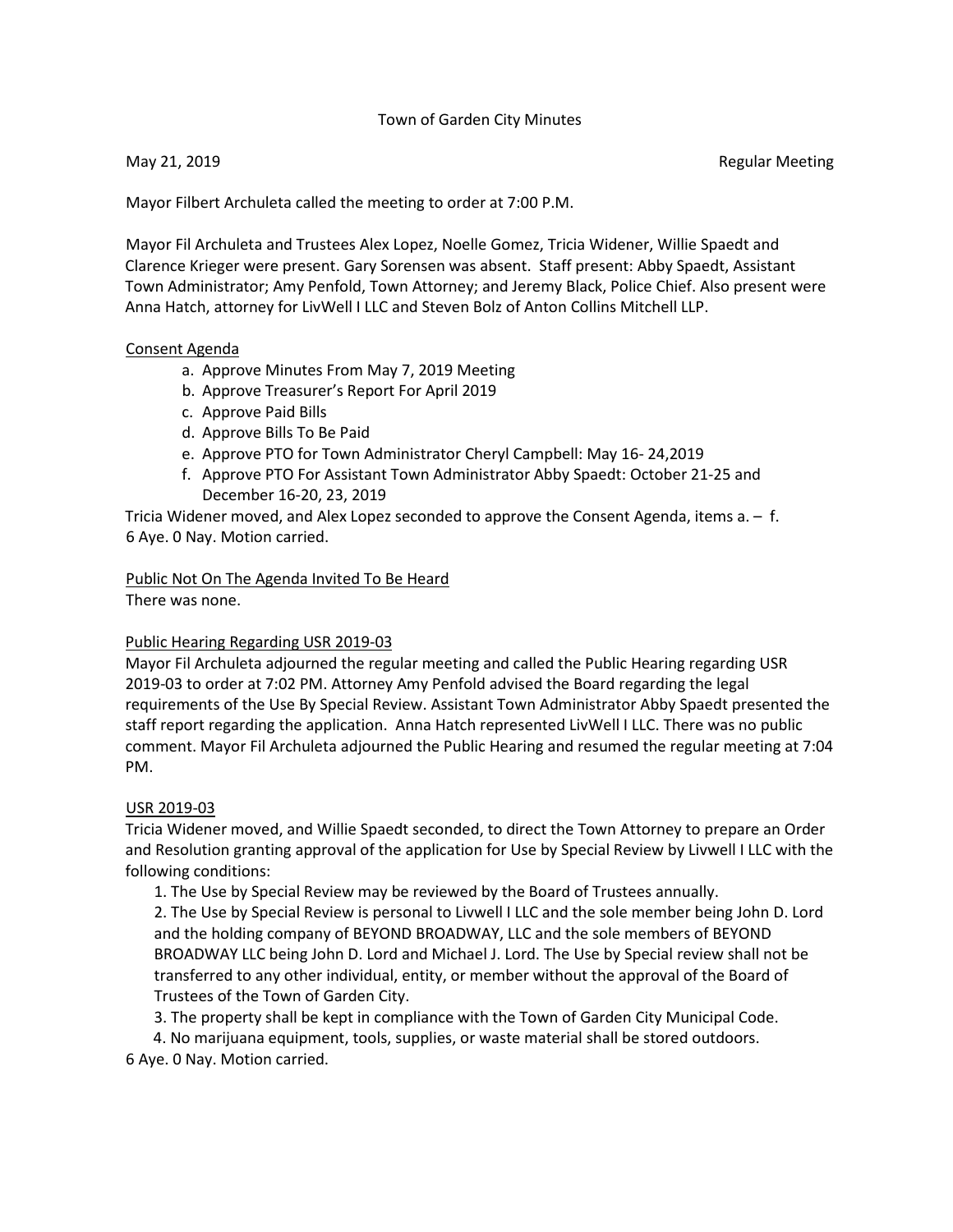### Marijuana Licensing Issues

a. LivWell I LLC Change Of Ownership License No. RMJ012019 Alex Lopez moved, and Tricia Widener seconded to approve the LivWell I LLC change of ownership for license RMJ012019. 6 Aye. 0 Nay. Motion carried.

#### b. LivWell I LLC Change Of Ownership License No. MMJ012019

Alex Lopez moved, and Willie Spaedt seconded to approve the LivWell I LLC change of ownership license MMJ012019. 6 Aye. 0 Nay. Motion carried.

#### Use By Special Review

Order For USR 2019-02 A Use by Special Review for High Plainz Strains II, LLC at 2506 6<sup>th</sup> Avenue

Willie Spaedt moved, and Alex Lopez seconded to approve the Order for USR 2019-02. 6 Aye. 0 Nay. Motion carried.

### Adopt Resolution 09-2019 A Resolution Granting A Use By Special Review

Alex Lopez moved, and Tricia Widener seconded to to adopt Resolution 09-2019 A Resolution Granting a Use by Special Review to High Plainz Strains II, LLC at 2506 6th Avenue. Roll call vote: Alex Lopez – Yes, Tricia Widener – Yes, Willie Spaedt – Yes, Noelle Gomez – Yes, Clarence Krieger – Yes, Fil Archuleta – Yes. 6 Aye. 0 Nay. Motion carried.

#### 2018 Audit Report By Randy Watkins Anton Collins Mitchell LLP

Steven Bolz presented the Audit Report for Anton Collins Mitchell LLP. Willie Spaedt moved, and Alex Lopez seconded to approve the 2018 Audit Report. 6 Aye. 0 Nay. Motion carried.

### Adopt Ordinance 02-2019 An Ordinance Amending Chapter 8-Vehicles And Traffic Of The Garden City Municipal Code As Published Regarding Parking

Trustee Willie Spaedt raised a question about parking on non-paved areas in front of homes. After some discussion, it was decided that Town Attorney Amy Penfold should rewrite the part of the code regarding residential parking areas. Tricia Widener moved, and Alex Lopez seconded to continue this issue until Amy has a revision prepared for review. 6 Aye. 0 Nay. Motion carried.

## Adopt Resolution 10-2019 A Resolution Of The Town Of Garden City Co Amending The Deferred Compensation Plan To Permit Loans

Willie Spaedt recused himself. Alex Lopez moved, and Tricia Widener seconded to adopt Resolution 10-2019 A Resolution Of The Town Of Garden City Co Amending The Deferred Compensation Plan To Permit Loans. Roll call vote: Tricia Widener – Yes, Fil Archuleta – Yes, Noelle Gomez – Yes, Alex Lopez – Yes, Clarence Kriedger – Yes. 5 Aye. 0 Nay. Motion carried.

Approve Use Of Premises For Special Event Letters For National Night Out and Bootleggin' Days Tricia Widener moved, and Willie Spaedt seconded to approve the Use of Premises for Special Events letters for National Night Out and Bootleggin' Days. 6 Aye. 0 Nay. Motion carried.

### Consider Switching Attendance From North Front Range Metropolitan Planning Organization To 85 Coalition/ Mayors' Bullseye Meeting

Noelle Gomez moved, and Tricia Widener seconded to discontinue attendance at the North Front Range MPO meetings and begin attending 85 Coalition/Mayors' Bullseye meetings. 6 Aye. 0 Nay. Motion carried.

Tricia Widener moved, and Willie Spaedt seconded to approve Alex Lopez as an alternate to attend the 85 Coalition/Mayor's Bullseye Meetings should the Mayor not be able to attend. 6 Aye. 0 Nay. Motion carried.